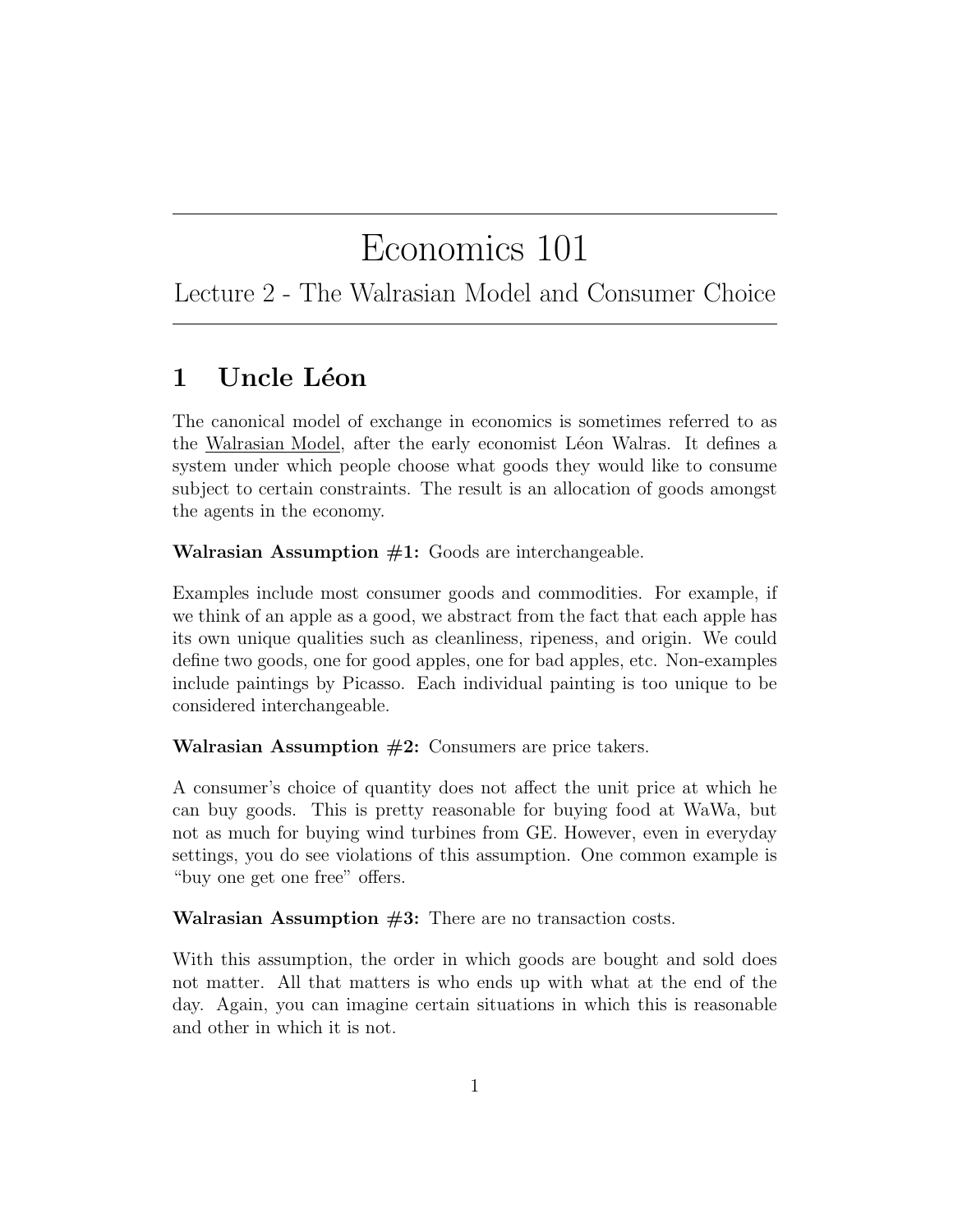We will restrict attention to  $\mathbb{R}^N_+$ . Let  $x \in \mathbb{R}^N_+$  be a commodity bundle representing a collection containing  $x_1$  of good 1,  $x_2$  of good 2, etc. Similarly, market prices can be expressed as a vector  $p \in \mathbb{R}^N_+$ . Each consumer starts with an <u>endowment</u>  $e \in \mathbb{R}^N_+$ . We call the value of a consumer's endowment at market prices his or her <u>wealth</u>  $w \in \mathbb{R}_+$ . Here,  $w = p \cdot e$ .

Given an endowment  $e$  and market prices  $p$ , there are certain commodity bundles that a consumer can afford. We call this the budget set or budget constraint:

$$
B(e, p) = \left\{ x \in \mathbb{R}_+^N \mid p \cdot x \le p \cdot e \right\}
$$

The line where  $p \cdot x = p \cdot e$  is called the budget line.

**Example 1.** In two dimensions, the budget set consists of  $x \in \mathbb{R}^2_+$  such that

$$
p_1x_1 + p_2x_2 \le p_1e_1 + p_2e_2 = w
$$

Thus it consists of any  $(x_1, x_2)$  below the line

$$
x_2 = \left[ \left( \frac{p_1}{p_2} \right) e_1 + e_2 \right] - \left( \frac{p_1}{p_2} \right) x_1
$$

Notice that in the above example, the budget set depends only on the ratio of prices, not their individual values. This is true generally as well. Multiplying all prices by a common constant does not affect the budget set. Formally, this can be expressed as  $B(p, e) = B(\alpha p, e)$  for all  $\alpha > 0$ . Another item to note is that the endowment is always on the budget line.

### 2 Optimization

Before we start maximizing utility subject to the budget constraint, we'll look at a more general problem to understand the underlying mathematics.

#### 2.1 Unconstrained

First, we will consider the unconstrained case. Let  $f$  be a function mapping from  $\mathbb{R}^N$  into  $\mathbb{R}$ . The maximization problem we wish to solve is

$$
\max_{x \in \mathbb{R}^N} f(x) \tag{P}
$$

Consider the following proposition that gives properties that any solution must satisfy.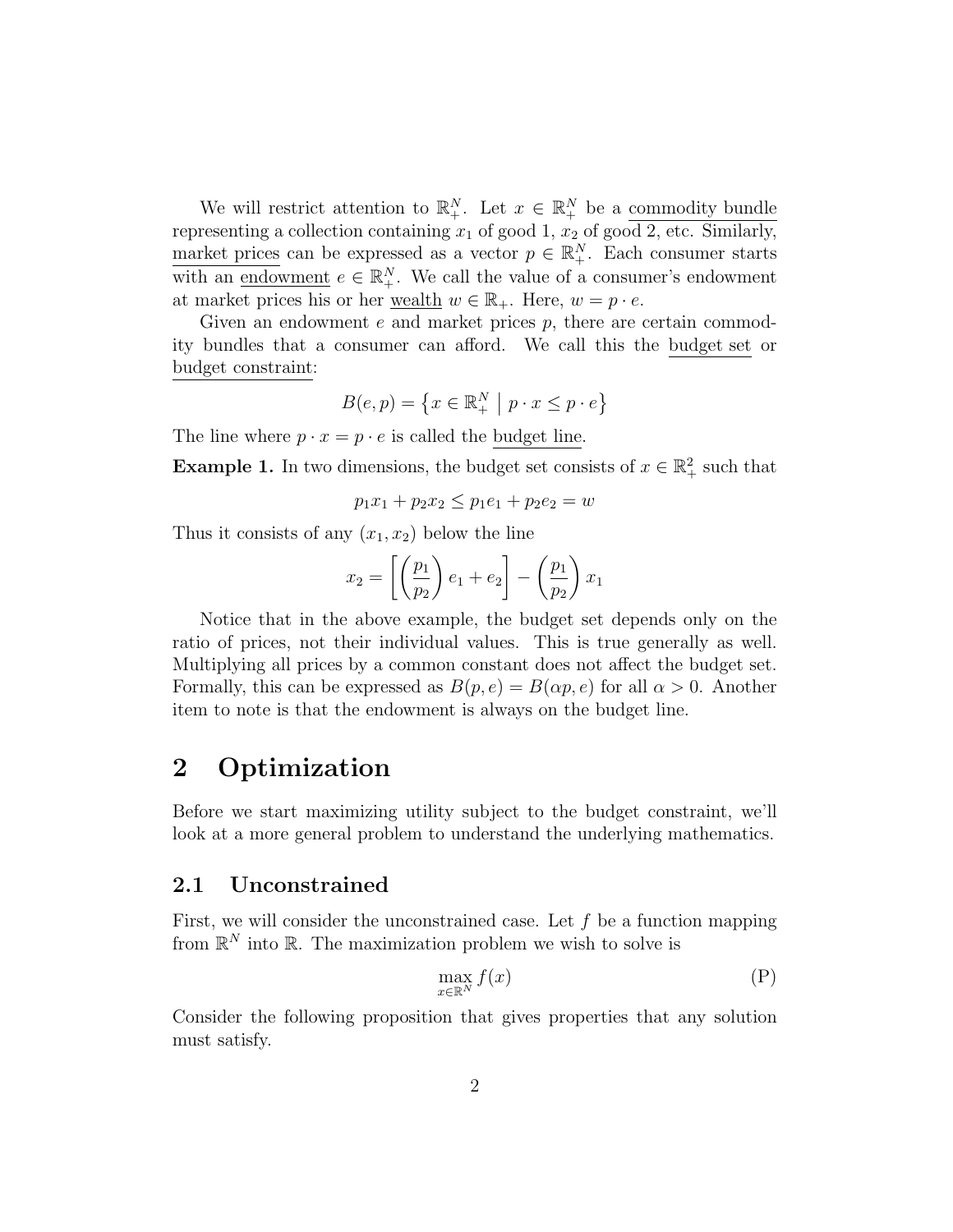**Proposition 1.** If f is continuously differentiable, any solution  $x^*$  to  $(P)$ will satisfy

$$
\left. \frac{\partial f}{\partial x_i} \right|_{x=x^*} = 0 \qquad and \qquad \left. \frac{\partial^2 f}{\partial x_i^2} \right|_{x=x^*} \le 0
$$

The above is a necessary condition for an optimum, that is, it must be satisfied at any optimum but can also be true elsewhere. Now we shall consider a sufficient condition.

**Proposition 2.** When  $f$  is strictly concave, any  $x^*$  satisfying

$$
\left. \frac{\partial f}{\partial x_i} \right|_{x = x^*} = 0
$$

is the unique solution to  $(P)$ .

This condition is sufficient because satisfying it guarantees that  $x^*$  is an optimum. Notice that it allows for the fact that there is no solution to  $(P)$ . As an exercise, try to think of a function that is strictly concave, but has no maximum.

Example 2. Consider the quadratic function

$$
f(x) = -x^2 + 2x - 4
$$

The first and second derivatives are

$$
f'(x) = -2x + 2
$$
 and  $f''(x) = -2 < 0$ 

Thus f is strictly concave, and so the optimum will satisfy  $f(x^*) = 0$ , meaning  $x^* = 1$ .

#### 2.2 Constrained

Now we turn to constrained optimization. We again have a function  $f$ , but now we seek to maximize f subject to certain equality constraints. To do this, we must use the Lagrangian method.

The constraints can be formulated as function  $g_1, \ldots, g_M$  which must satisfy  $g_i(x) = 0$  for all  $j \in \{1, ..., M\}$ . In the case of the budget constraint,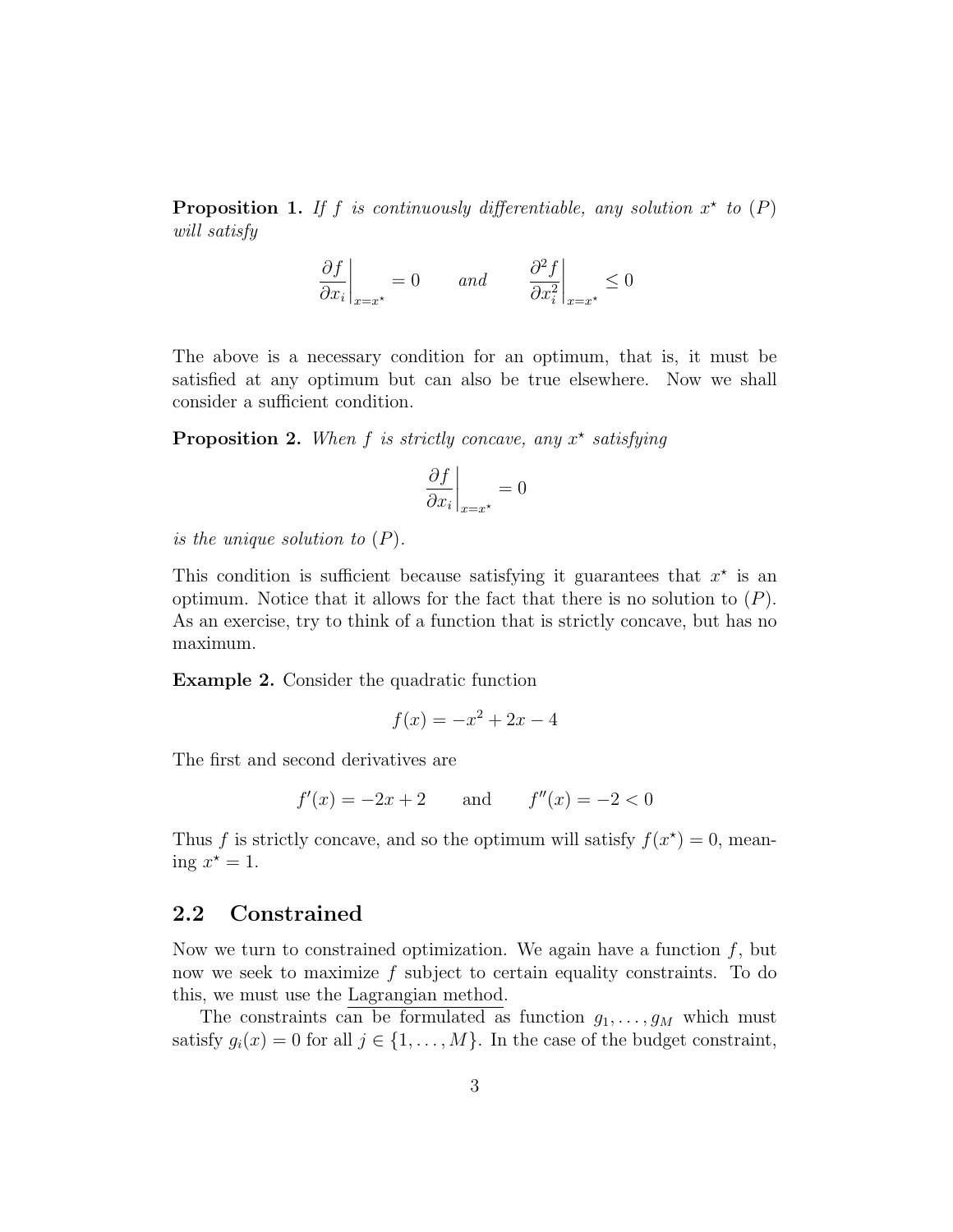we would have  $g(x) = p \cdot x - p \cdot e$ . Notice that this is formulated as equality rather than an inequality. We will see that when utility is strictly increasing, this is without loss of generality.

The problem we wish to solve is then:

$$
\max_{\mathbb{R}^N} f(x)
$$
\n
$$
\text{s.t. } g_j(x) = 0 \quad \forall j
$$
\n(PC)

Now we introduce what are called Lagrange multipliers,  $\lambda_1, \ldots, \lambda_M$  satisfying  $\lambda_i \geq 0$  for all j. Then we write down a new function of both x and  $\lambda$ satisfying:

$$
\mathcal{L}(x,\lambda) = f(x) - \sum_{j=1}^{M} \lambda_j g_j(x)
$$

Observe that for all  $\lambda$ , any  $x^*$  that maximizes  $\mathcal{L}(x, \lambda)$  subject to  $g(x) = 0$  will also maximize  $f(x)$  subject to  $g(x) = 0$ . Therefore, it is sufficient to maximize  $\mathcal{L}(x,\lambda)$  with respect to x (yielding an  $x^{\star}(\lambda)$ ), then impose  $g(x^{\star}(\lambda)) = 0$  to determine the value of  $\lambda$ . Such an  $x^*$  will then be a solution to  $(PC)$ . We'll talk more about the intuition behind Lagrange multipliers when we start applying them to economics environments.

Example 3. Let our objective function be

$$
f(x,y) = x + y
$$

We wish to maximize this function subject to  $(x, y)$  lying on the unit circle, that is

$$
x^2 + y^2 = 1
$$

The Lagrangian is

$$
\mathcal{L} = x + y - \lambda(x^2 + y^2 - 1)
$$

Now we take derivatives to find the maximum

$$
\frac{\partial \mathcal{L}}{\partial x} = 1 - 2\lambda x = 0 \quad \text{and} \quad \frac{\partial \mathcal{L}}{\partial x} = 1 - 2\lambda y = 0
$$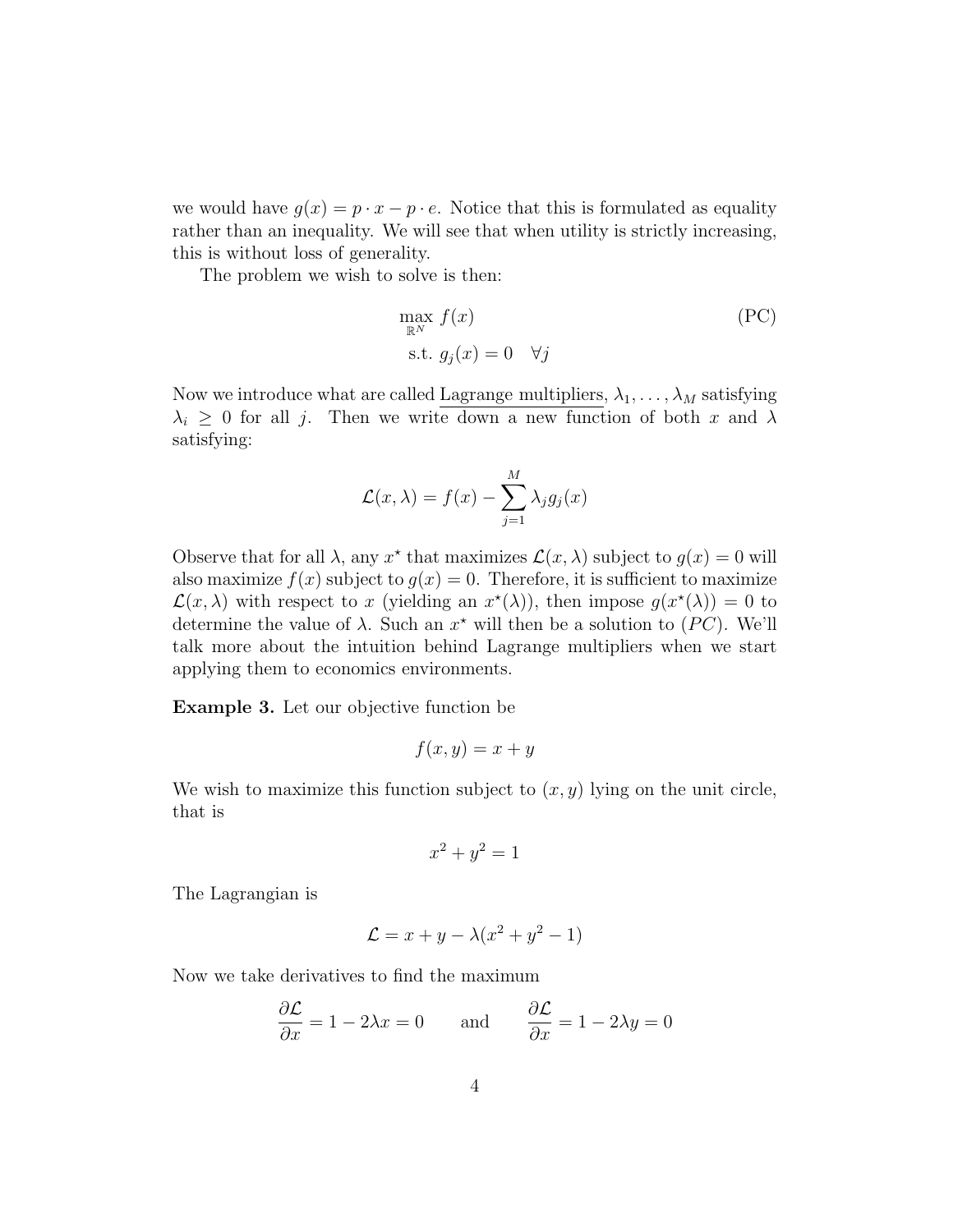This yields

$$
x = y = \frac{1}{2\lambda}
$$

Now we can plug this into the constraint

$$
1 = x^2 + y^2 = \left(\frac{1}{2\lambda}\right)^2 + \left(\frac{1}{2\lambda}\right)^2 = \frac{1}{2\lambda^2}
$$

$$
\Rightarrow \lambda = \frac{1}{\sqrt{2}} = \frac{\sqrt{2}}{2}
$$

Plugging this back in for  $x$  and  $y$ 

$$
x = y = \frac{\sqrt{2}}{2}
$$

### 3 Consumer Optimization

With these tools in hand, we can address the canonical optimization problem in economics:

$$
\max_{x \in \mathbb{R}^N_+} u(x)
$$
  
s.t.  $p \cdot x \leq p \cdot e$ 

Using the following fact, we can simplify the problem considerably

**Proposition 3.** When u is increasing, any optimal choice  $x^*$  will satisfy  $p \cdot x^* = p \cdot e.$ 

To see this, suppose that for the optimum  $x^*$  we had  $p \cdot x^* < p \cdot e$ . If we consumed just a tiny bit more of each good, we would still be within the budget set and we would achieve higher utility by virtue of  $u$  begin increasing. Thus  $x^*$  could not have been optimal.

So we can treat the budget constraint as an equality as use the Lagrangian techniques that we discussed. The Lagrangian in this case is

$$
\mathcal{L}(x,\lambda) = u(x) - \lambda (p \cdot e - p \cdot x)
$$

$$
= u(x) - \lambda \sum_{i=1}^{N} p_i (e_i - x_i)
$$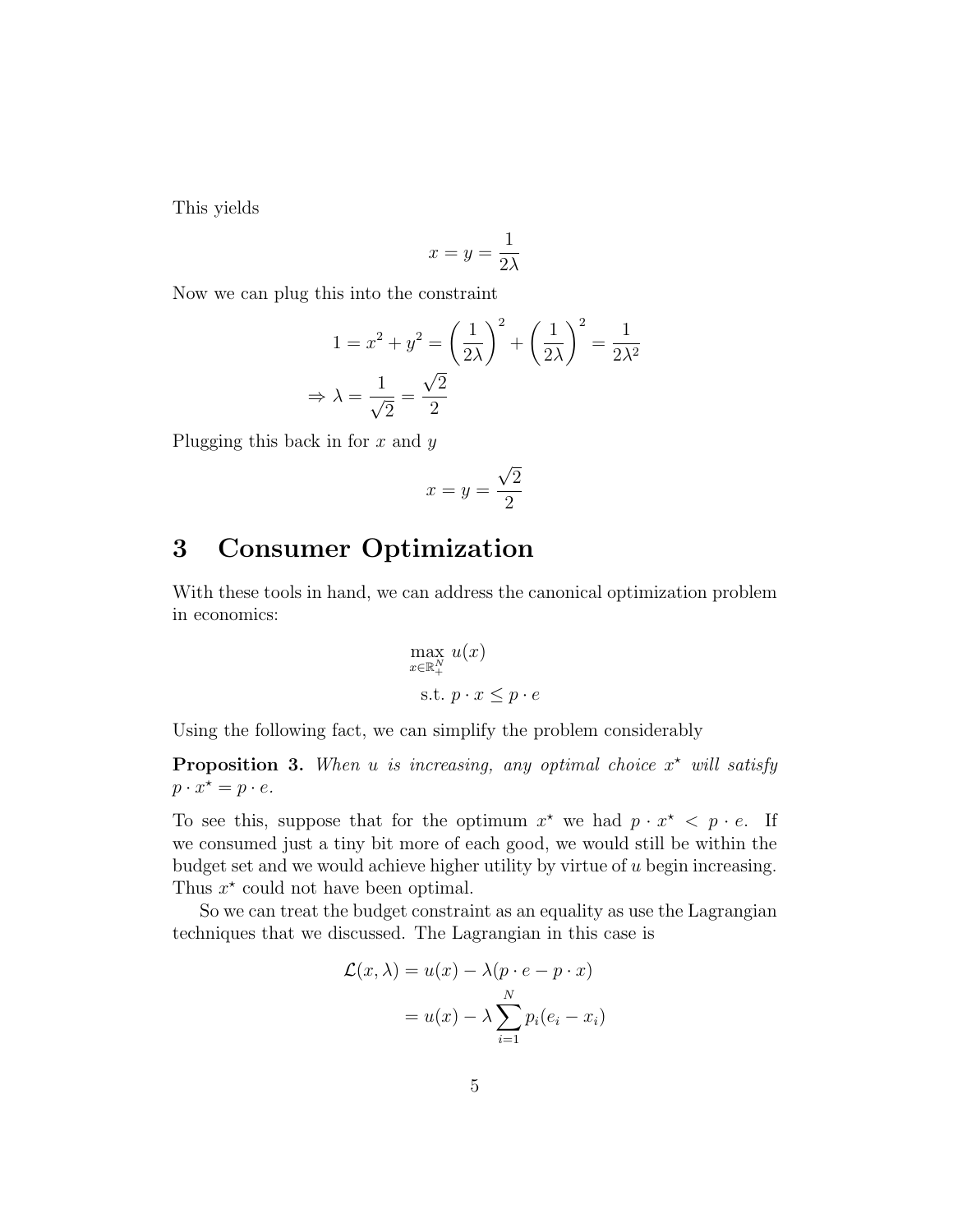Notice that there is only one  $\lambda$  here (i.e., it is a scalar, not a vector). Taking derivatives as before, we find

$$
\frac{\partial \mathcal{L}}{\partial x_i} = u_i(x) - \lambda p_i = 0
$$

$$
\Rightarrow u_i(x) = \lambda p_i
$$

The above is often called the first-order condition or FOC. Taking the ratio of this equation for goods  $i$  and  $j$ , we arrive at

$$
-MRS_{ij}(x|u) = \frac{u_i(x)}{u_j(x)} = \frac{\lambda p_i}{\lambda p_j} = \frac{p_i}{p_j}
$$

Here we encounter our old friend, the MRS, once again. The above condition states that the negative of the MRS should be equal to the price ratio. We can interpret this either algebraically or graphically.

Consider the case of only 2 goods. Graphically, at the optimal choice, the indifference curve for  $x^*$  will just touch the budget set, but otherwise lie entirely above it. This way, any point yielding higher utility must be outside the budget set, meaning any point inside the budget set must give weakly lower utility. Conversely, at a suboptimal point, the indifference will lie partially inside the budget set, meaning there are points inside the budget set giving higher utility.

Algebraically, suppose that we have

$$
-MRS_{12}(x|u) = \frac{u_1(x)}{u_2(x)} < \frac{p_1}{p_2}
$$

In this case, we can sell  $\varepsilon$  unit of good 1 and buy  $\varepsilon \cdot p_1/p_2$  units of good 2. You can see that the net cost of this is zero, so we will still remain within the budget set. Let the consumption level after

$$
(x'_1, x'_2) = (x_1 - \varepsilon, x_2 + \varepsilon \cdot \frac{p_1}{p_2})
$$

For very small epsilon, the utility at  $x'$  will be approximately

$$
u(x') \approx u(x) - \varepsilon u_1(x) + \varepsilon^{p_1}/p_2 u_2(x)
$$
  
=  $u(x) + \varepsilon u_2(x) \left[ -\frac{u_1(x)}{u_2(x)} + \frac{p_1}{p_2} \right]$   
>  $u(x)$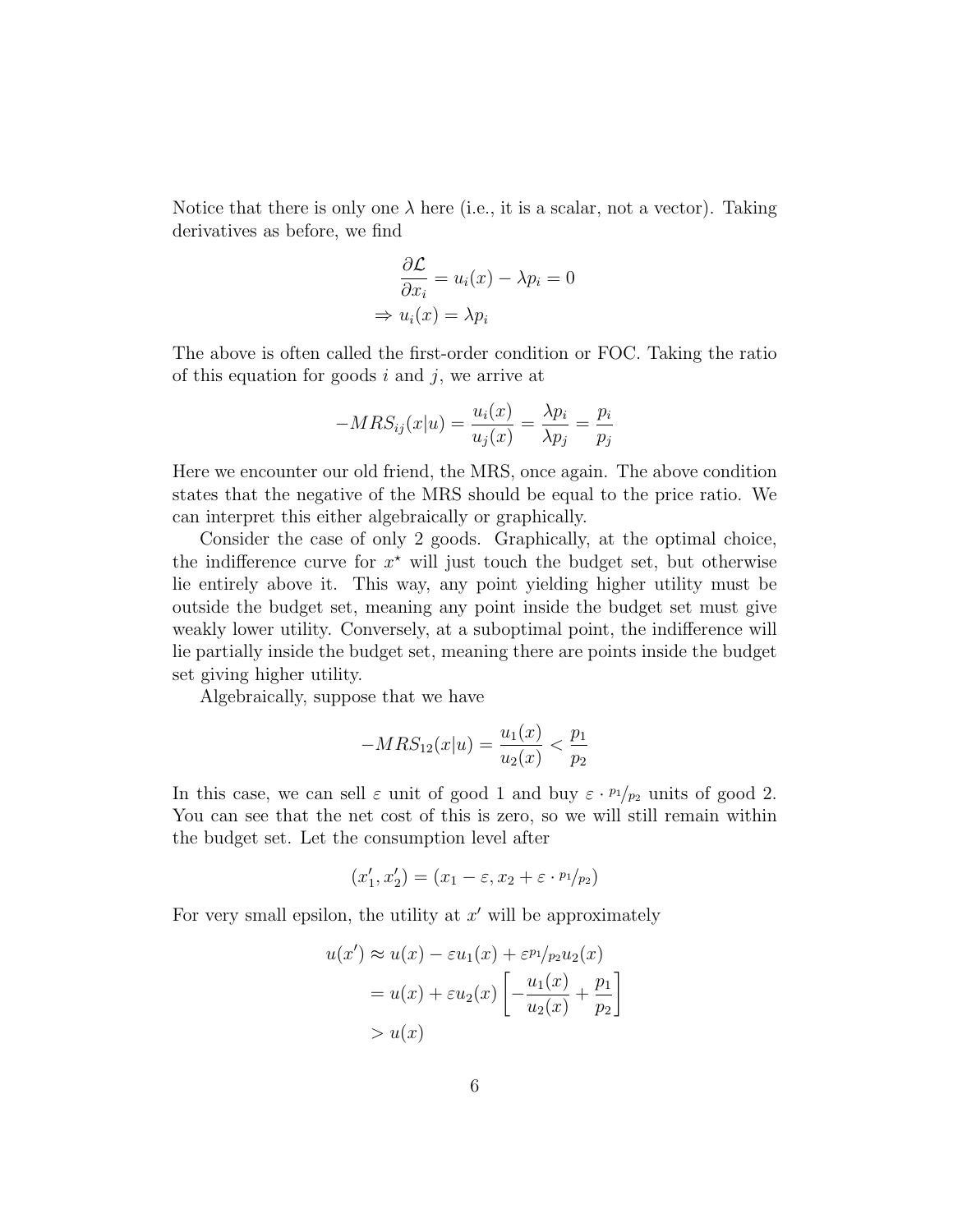Thus for  $\varepsilon$  small enough, we can improve our utility by moving  $x'$ , so x cannot be optimal. In the case where

$$
-MRS_{12}(x|u) = \frac{u_1(x)}{u_2(x)} > \frac{p_1}{p_2}
$$

the same logic applies but with the proposed sale reversed. Thus we are left with equality as the only choice.

Example 4 (Cobb-Douglas Utility). Suppose utility takes the form

$$
u(x) = \sum_{i=1}^{N} \alpha_i \log(x_i)
$$

where  $\sum_{i=1}^{N} \alpha_i = 1$ . The Lagrangian in this case is

$$
\mathcal{L}(x,\lambda) = \sum \alpha_i \log(x_i) - \lambda \sum p_i (e_i - x_i)
$$

Taking the derivative, we find

$$
\frac{\partial \mathcal{L}}{\partial x_i} = \frac{\alpha_i}{x_i} - \lambda p_i = 0
$$
  
\n
$$
\Rightarrow \alpha_i = \lambda p_i x_i
$$
  
\n
$$
\Rightarrow 1 = \sum_{i} \alpha_i = \lambda \sum_{i} p_i x_i = \lambda \sum_{i} p_i e_i = \lambda w
$$
  
\n
$$
\Rightarrow \lambda = \frac{1}{w}
$$
  
\n
$$
\Rightarrow p_i x_i = \alpha_i w
$$
  
\n
$$
\Rightarrow x_i = \frac{\alpha_i w}{p_i}
$$

The implication here is that you spend a fraction  $\alpha_i$  of your wealth on good i. The utility value achieved is

$$
u(x) = \sum \alpha_i \log \left(\frac{\alpha_i w}{p_i}\right)
$$

$$
= \sum \alpha_i \log \left(\frac{\alpha_i}{p_i}\right) + \log(w)
$$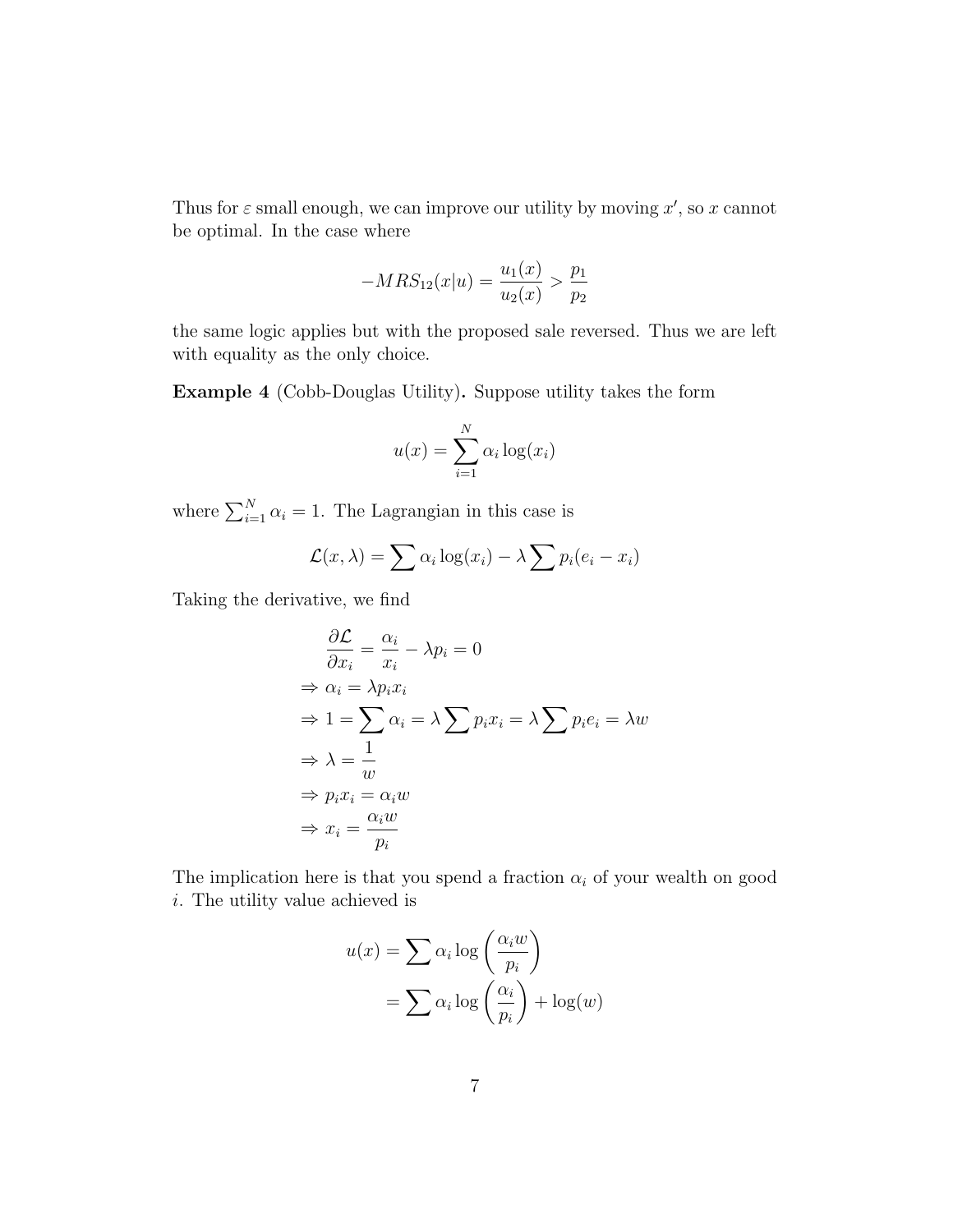This implies

$$
\frac{\partial u(x)}{\partial w} = \frac{1}{w} = \lambda
$$

So  $\lambda$  is the derivative of utility at the optimum with respect to wealth. This is actually the case in general. Since  $\lambda$  is the utility gained from spending 1 extra dollar on good i and this is equalized across goods at the optimum, it is also the value of simply have 1 extra dollar to spend on anything you please.

Example 5 (Leontieff Utility). Consider the utility function

$$
u(x,y) = \min\{\alpha_x x, \alpha_y y\}
$$

This utility function is not continuously differentiable, so we can't use Lagrangian techniques to find the optimal choice. However, we can fairly easy show intuitively what the consumer will choose. Notice that any optimal choice will satisfy

$$
\alpha_x x = \alpha_y y
$$

If this weren't the case, the agent could consume a little bit less of one good and a little bit more of the other, and the minimum would actually go up. Given the above equation and the budget constraint, we can then solve for both  $x$  and  $y$ 

$$
p_x x + p_y y = p_x e_x + p_y e_y = w
$$
  
\n
$$
\Rightarrow p_x x + p_y \left(\frac{\alpha_x}{\alpha_y}\right) x = w
$$
  
\n
$$
\Rightarrow x = \frac{w}{p_x + p_y \left(\frac{\alpha_x}{\alpha_y}\right)} = \left(\frac{\alpha_x}{\alpha_x p_x + \alpha_y p_y}\right) w
$$

A bit of algebra reveals that

$$
y = \left(\frac{\alpha_y}{\alpha_x p_x + \alpha_y p_y}\right) w
$$

### 4 Special Cases

Now we'll delve a bit into situations where things aren't so clean cut.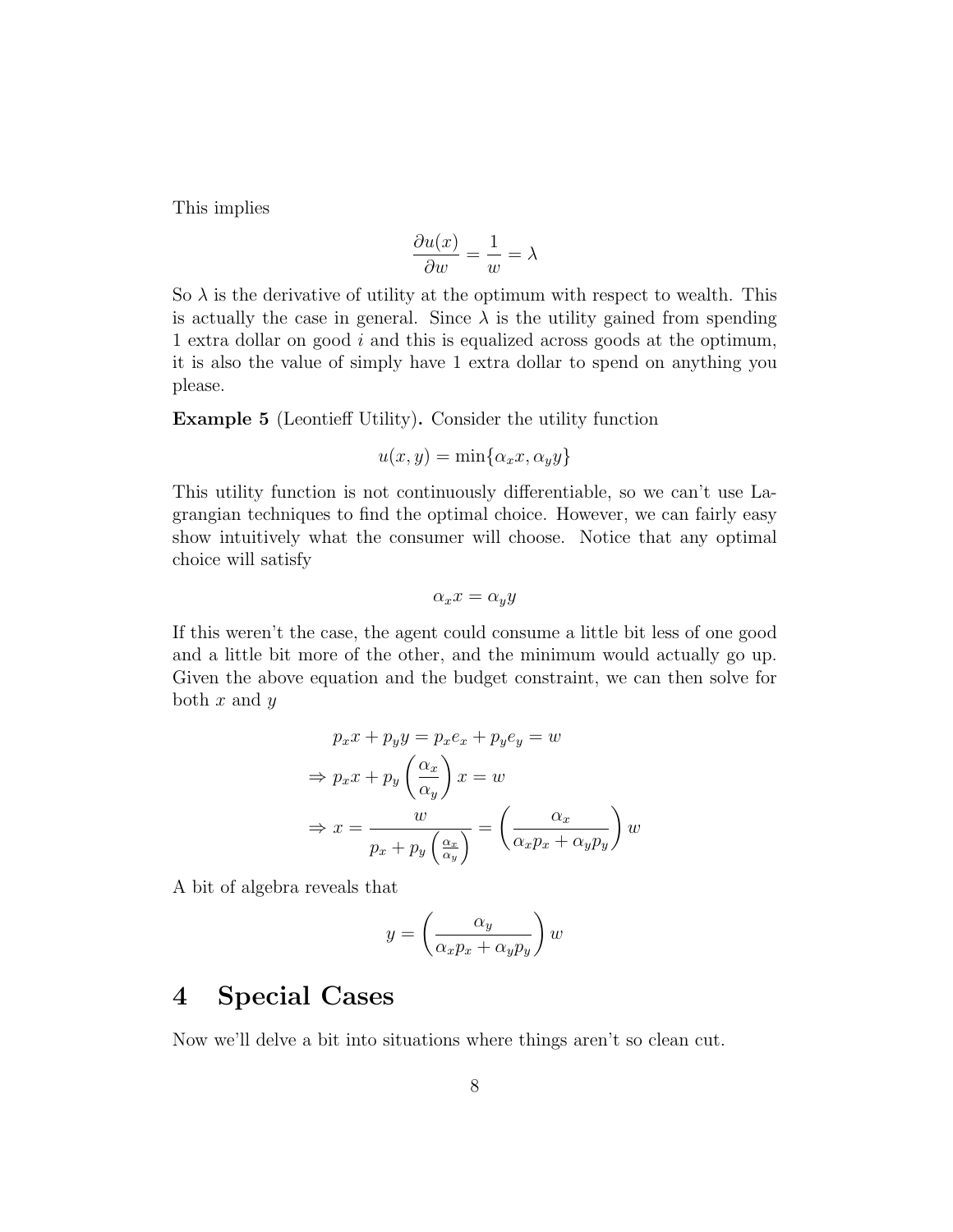### 4.1 Boundary Solutions

Up until now, we have been working with functional forms that ensure strictly positive consumption of each good. For instance, with Cobb-Douglas preferences, the marginal utility of consuming a good at zero consumption is infinity. Since our utility functions are only defined over  $\mathbb{R}^N_+$ , we have implicitly assumed that  $x_i \geq 0$  for all *i*.

This is a little tricky to incorporate into the Lagrangian approach, so often once has to simply guess and check.

Example 6 (Modified Cobb-Douglas). Consider the utility function

$$
u(x, y) = \alpha \log(x) + (1 - \alpha) \log(y + \beta)
$$

where  $\alpha > 0$  and  $\beta \geq 0$ . The Lagrangian here is

$$
\mathcal{L}(x,\lambda) = \alpha \log(x) + (1-\alpha) \log(y+\beta) + \lambda (p_x e_x + p_y e_y - p_x x - p_y y)
$$

Taking derivatives, we find

$$
\frac{\partial \mathcal{L}}{\partial x} = \frac{\alpha}{x} - \lambda p_x = 0 \quad \text{and} \quad \frac{\partial \mathcal{L}}{\partial y} = \frac{1 - \alpha}{y + \beta} - \lambda p_y = 0
$$

Rearranging yields

$$
\alpha = \lambda p_x x \qquad \text{and} \qquad 1 - \alpha = \lambda p_y y + \lambda p_y \beta
$$

Summing these, we can find  $\lambda$ 

$$
1 = \lambda (p_x x + p_y y) + \lambda p_y \beta = \lambda (w + p_y \beta)
$$

$$
\Rightarrow \lambda = \frac{1}{w + p_y \beta}
$$

Plugging these back into the optimal choices

$$
x = \left(\frac{\alpha}{p_x}\right)(w + p_y \beta)
$$
 and  $y = \left(\frac{1 - \alpha}{p_y}\right)(w + p_y \beta) - \beta$ 

The above solution is valid only when  $y \geq 0$ , i.e.

$$
y = \left(\frac{1-\alpha}{p_y}\right)(w + p_y \beta) - \beta \ge 0
$$
  
\n
$$
\Leftrightarrow (1-\alpha)(w + p_y \beta) \ge p_y \beta
$$
  
\n
$$
\Leftrightarrow (1-\alpha)w \ge \alpha p_y \beta
$$
 (\*)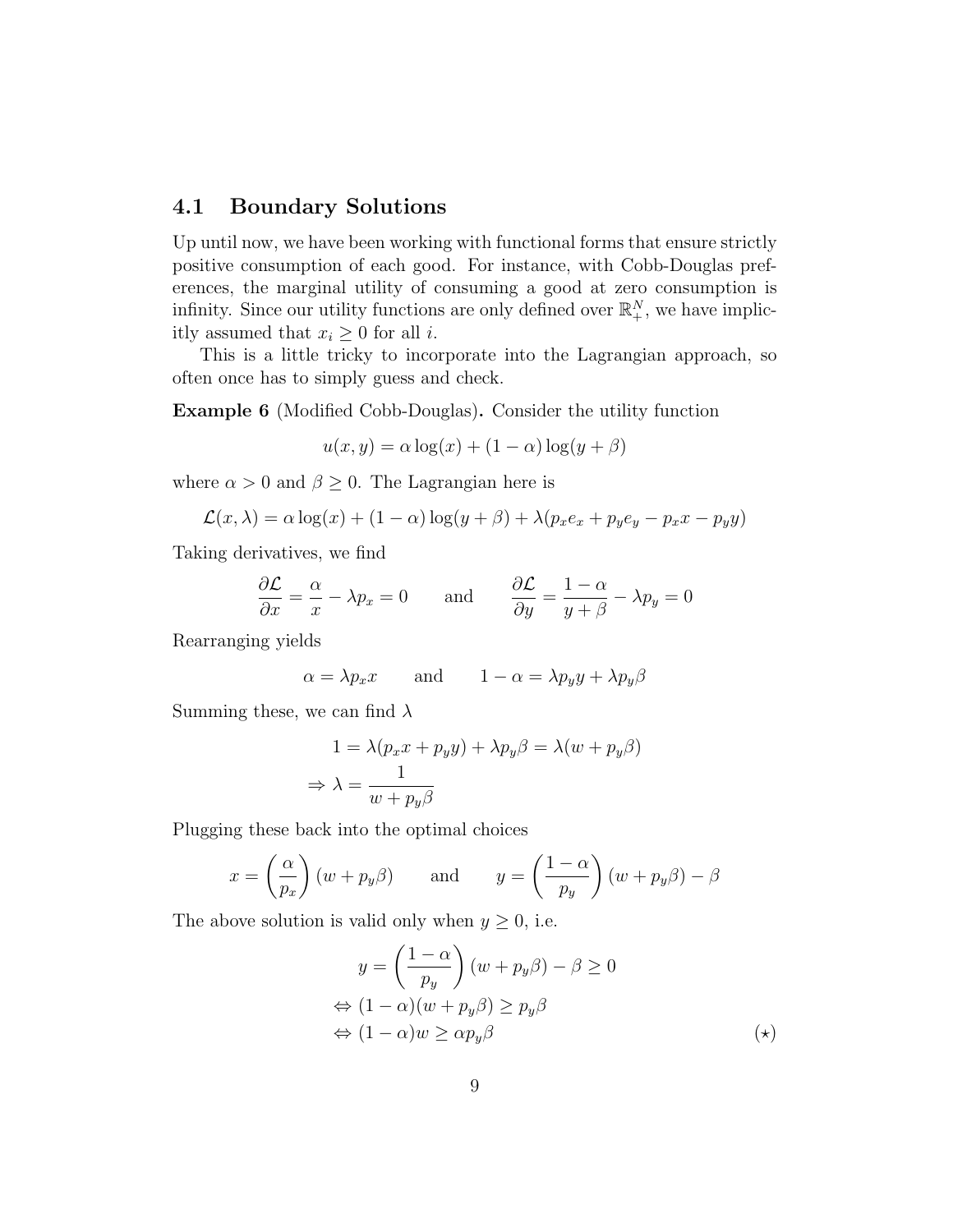So when wealth is very high or the price of  $y$  is very low, we can be sure of positive consumption of good  $y$ . When this condition does not hold, then  $y = 0$ . In this case, we can simply derive x from the budget constraint. Since the consumer is spending everything on good  $x$ , we have

$$
w = p_x \cdot x + p_y \cdot 0
$$

$$
\Rightarrow x = \frac{w}{p_x}
$$

Notice that when condition  $(\star)$  holds with equality, the interior solution yields  $(x, y) = \left(\frac{w}{px}, 0\right)$ , so our choice function is in fact continuous in p.

#### 4.2 Non-concavity

Non-concavity in utility functions manifests itself primary in two ways:

- i. Problems with tangency conditions, either multiple points of tangency or points where the derivative is zero but are not optima.
- ii. Problems that have only boundary solutions.

For the first, you can imagine examples in one dimension such as  $u(x) = x^3$ . In two dimensions, it is very possible to cook up indifference curves that are tangent to the budget line but are not those of an optimal choice. For the second, here are two concrete examples.

Example 7 (Strictly Convex Utility). Consider the utility function

$$
u(x,y) = x^2 + y^2
$$

Here, indifference curves have the opposite shape from what we're used to. They curve inwards instead of outwards. We can see the solution to this problem graphically. When  $p_x > p_y$ , the consumer will choose  $(x, y)$  $(0, w/p_y)$ . While if  $p_x < p_y$ , the consumer will choose  $(x, y) = (w/p_x, 0)$ . In the case where  $p_x = p_y$ , the consumer will be indifferent.

One concrete instance of this example could be if your family wishes to buy two computers and each can be a PC or a Mac. Since each platform interoperates better with itself, they would probably end up buying either two PCs or two Macs, but not one of each.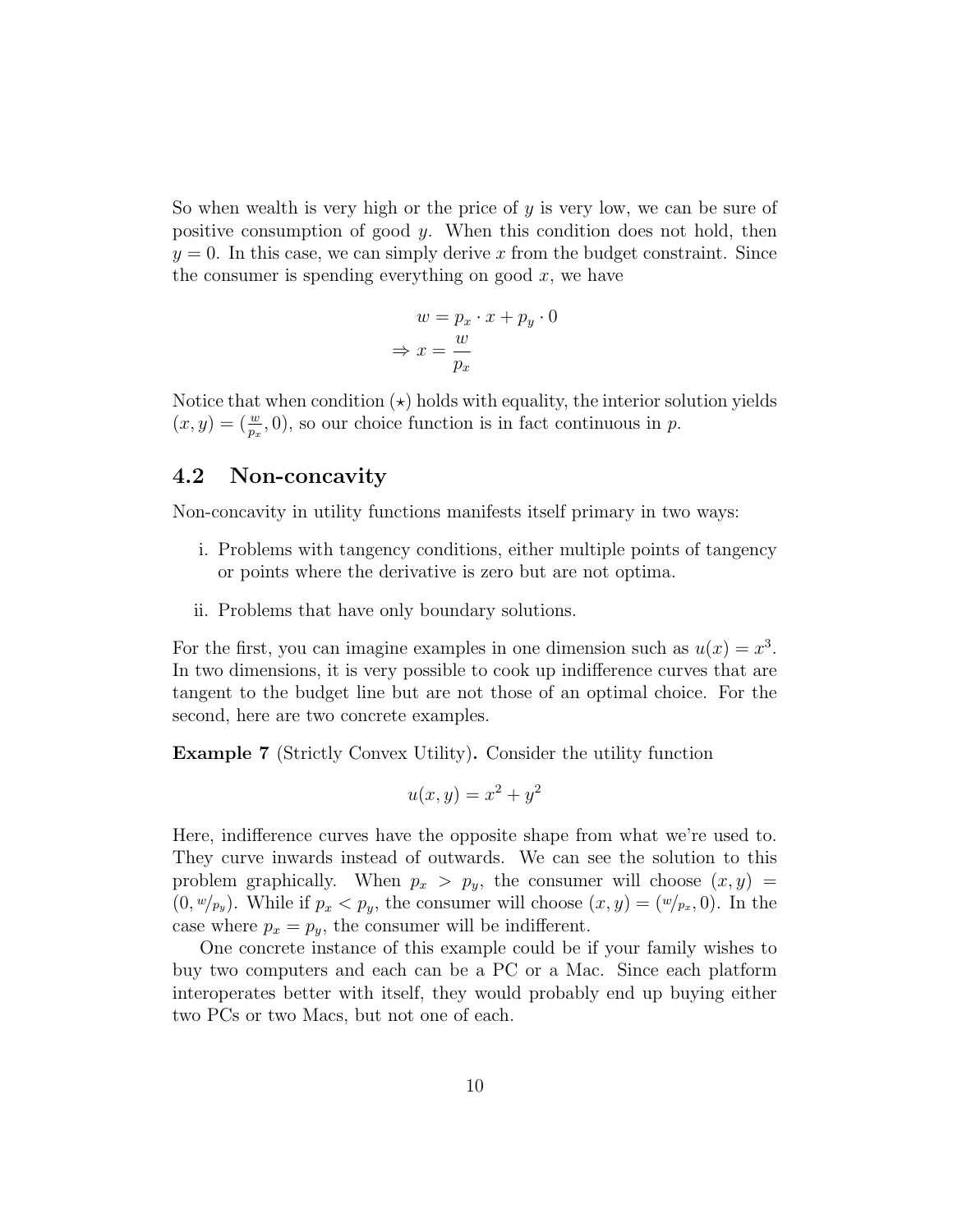Example 8 (Linear utility). Consider utility of the form

$$
u(x,y) = \sum_{i=1}^{N} \alpha_i x_i
$$

Since utility is not strictly concave, the Lagrangian approach we went over is not technically applicable, but it can be instructive. The Lagrangian takes the familiar form and our first order conditions are

$$
\frac{\partial \mathcal{L}}{\partial x_i} = \alpha_i - \lambda p_i = 0
$$

Since the  $\alpha_i$  are in general different, this can't be true for all i. The solution is then that this is true only for i with  $x_i > 0$ . In the case where  $x_i = 0$ , then we want

$$
\alpha_i - \lambda p_i < 0
$$

In essence, if it is optimal to consume zero of one good, then it must be that increasing consumption of that good a little does not benefit the agent. The solution then must take the form

$$
\lambda = \max_{i} \left\{ \frac{\alpha_i}{p_i} \right\}
$$

where  $x_i \geq 0$  if  $\alpha_i / p_i = \lambda$  and otherwise  $x_i = 0$ . Thus in the case where there is a unique maximum to the above, only one good will have positive consumption, and it will be  $x_i = w/p_i$ . When there are multiple maxima, there are many combinations that are optimal.

As a final note, with the preferences displayed above, the goods are considered perfect substitutes. That is, their marginal rate of substitution is constant for all values of consumption. At the opposite end of this spectrum are perfect complements. We saw these when we analyzed Leontieff utility. In that case, there is no sense in which you can give up a bit of one good and make up the difference with more of the other good. You must increase consumption of both goods simultaneously in order to increase your utility.